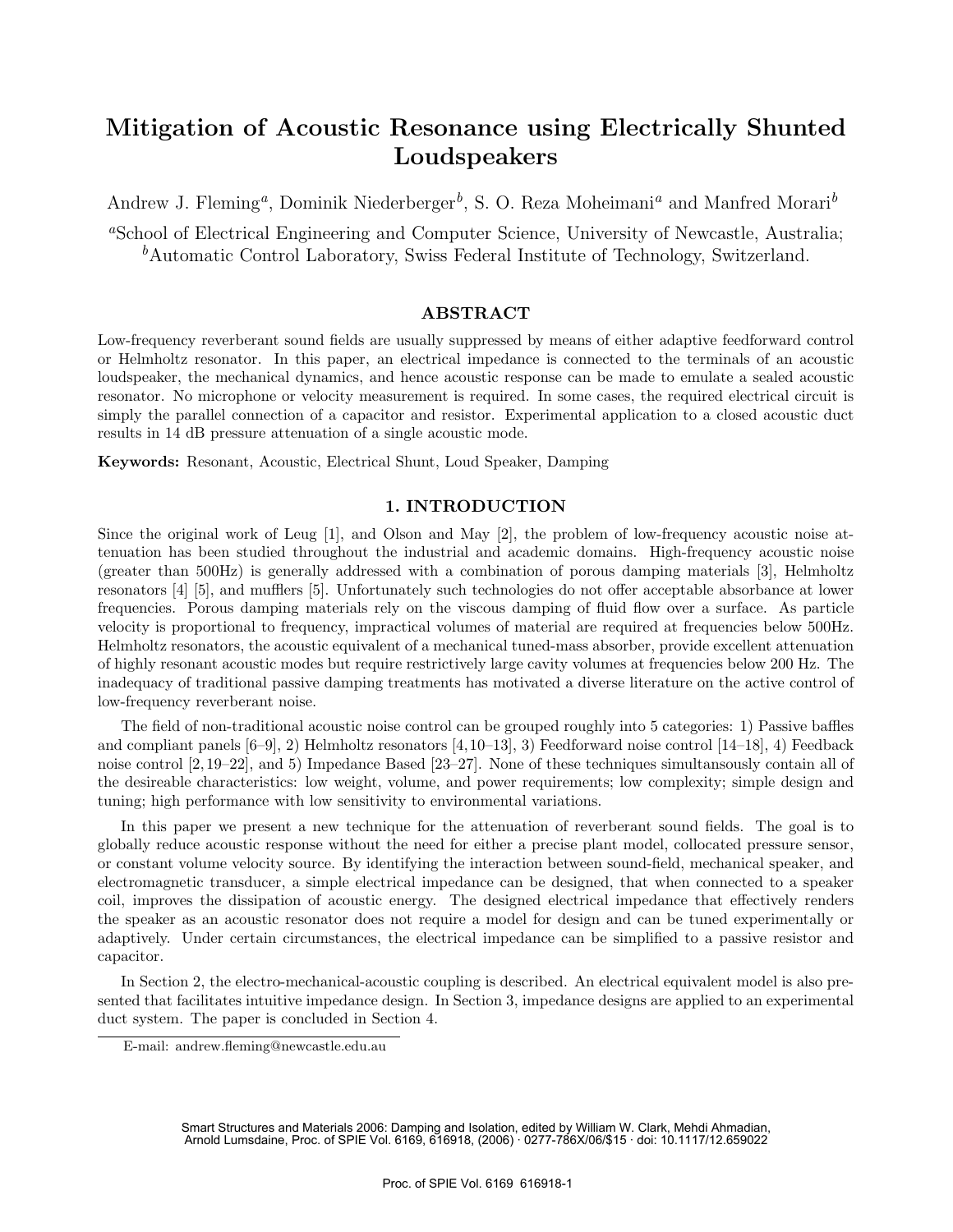

**Figure 1.** Experimental duct with two transversely mounted loudspeakers

## **2. SYSTEM DYNAMICS**

The majority of techniques for acoustic noise control are targeted at a specific problem scenario. In this work, our objective is to reduce pressure variation within a sealed duct in response to a planar velocity disturbance. The experimental apparatus, comprising a PVC pipe, with two transversely mounted speaker ports is shown in Figure 1. Dimensions and the location of pressure, velocity, and electrical measurements can be found in Figure 2.

A velocity disturbance is introduced artificially using speaker 1. By exciting the speaker with a voltage, the applied velocity disturbance is measured directly using a Polytec Laser Vibrometer (PSV300). The two pressure measurements  $p_1$  and  $p_2$  are acquired using B&K 4935 array microphones with a Nexus preamplifier. While  $p_1$ is used for performance evaluation,  $p_2$  is required for analysis and control design purposes. The velocity of the control speaker, speaker 2, is also measured using the vibrometer. When the speaker is mounted onto the duct, the baffle velocity is measured through the rear air vent.

The experimental apparatus was chosen to represent a simple 1 dimensional reverberant noise control problem. Although the apparatus most closely resembles an air conditioning duct, multi-dimensional extension to reverberant room noise is possible. Another system closely resembling the experimental apparatus is a launch vehicle payload enclosure. End-mounted speakers have been used with acoustic impedance based techniques for the mitigation of acoustic pressure forces on sensitive payloads [27].

In the following subsections, a dynamic model of the duct system is derived progressively. We begin by considering an ideal acoustic system, i.e. a hard walled enclosure disturbed by a perfect velocity source. The passive mechanical dynamics of a control loudspeaker are then augmented to the ideal acoustic system. Finally, the electromagnetic model is also included to relate the coil voltage and current, to the duct pressure and velocity. Many works in acoustic noise control simply neglect passive dynamics by modelling each loudspeaker as a velocity source. Although such works present analytic models, an extremely poor correspondence to experimental data is often observed. It is likely that a considerable portion of this disagreement can be attributed to unmodelled passive loudspeaker dynamics.

Other authors have also considered non-ideal acoustic systems, for example, systems with 'soft' walls, nontrivial end impedances [28], and passive speaker dynamics [28] [22]. In this work, the main objective is not to develop an exact model of the physical system, but rather to reveal the coupling and interaction between each domain. By illustrating the coupling in a graphical manner, simple impedance designs can be derived by inspection and experimental tuning.

## **2.1. Acoustic Dynamics**

The governing equations relevant to the modelling of an acoustic enclosure are the fundamental equations of fluid mechanics: mass conservation, equation of state, and Euler's equation of motion. Linearization is possible in cases of small pressure perturbation and zero mean fluid velocity. The following wave equation for the acoustic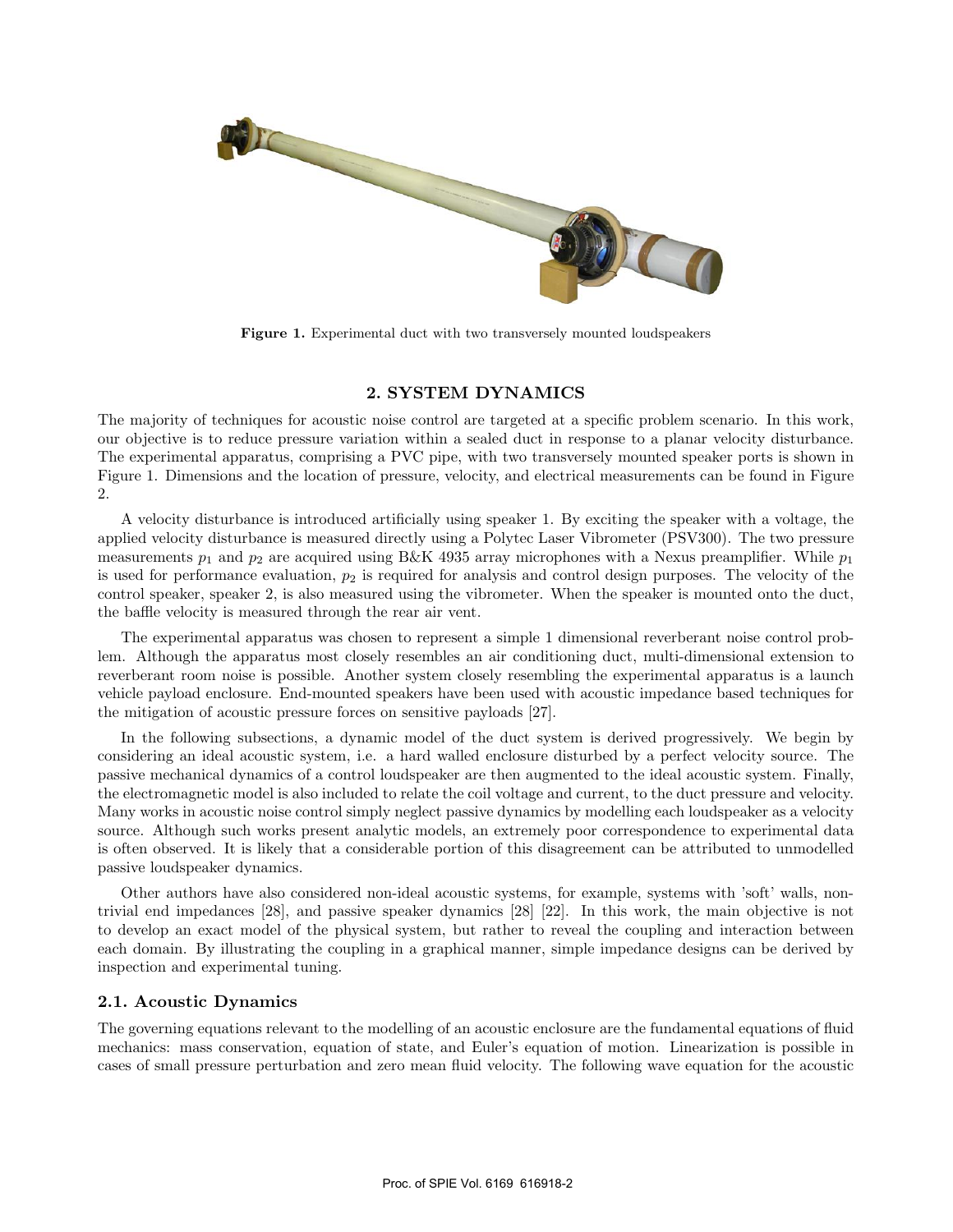

**Figure 2.** Acoustic duct geometry

duct shown in Figure 2 (without the control speaker 2) can be derived by combining the fundamental equations and solving for the fluid pressure [16],

$$
\frac{\partial^2 p(r,t)}{\partial r^2} - \frac{1}{c^2} \frac{\partial^2 p(r,t)}{\partial t^2} = \rho_0 \frac{d\nu_1(t)}{dt} \delta(r - L_3)
$$
\n(1)

subject to the closed-end boundary conditions

$$
\nu(0, t) = \nu(L, t) = 0,\tag{2}
$$

where  $p(r, t)$  is the sound pressure variation measured r (meters) from the duct end,  $\nu_1(t)$  is the forced velocity  $L_3$  (meters) from the duct end,  $\rho_0$  is the ambient density, and c is the speed of sound.

In the design and analysis of acoustic shunt impedances, the transfer function relating pressure to velocity at the control speaker baffle  $G_{p_2\nu_2}(s)$  is of primary interest. A number of techniques are available in the literature for deriving closed-form solutions to (1). Examples considering side-mounted speakers can be found in references [29], [30] and [31].

The majority of practical acoustic systems contain properties difficult to model analytically, e.g. non-ideal boundary conditions, irregular geometries etc. It may be impossible to find a closed-form solution to the acoustic transfer function. In such cases, finite element analysis or system identification may present a viable alternative.

## **2.2. Including Loudspeaker Mechanical Dynamics**

The equivalent mechanical diagram of an acoustic loudspeaker is illustrated in Figure 3 b). The mass, spring, and damping components correspond to the baffle weight, suspension stiffness, and suspension damping respectively. In this section, the unshunted system is considered, i.e. when  $I_2 = 0$  which implies  $F_{el} = 0$ .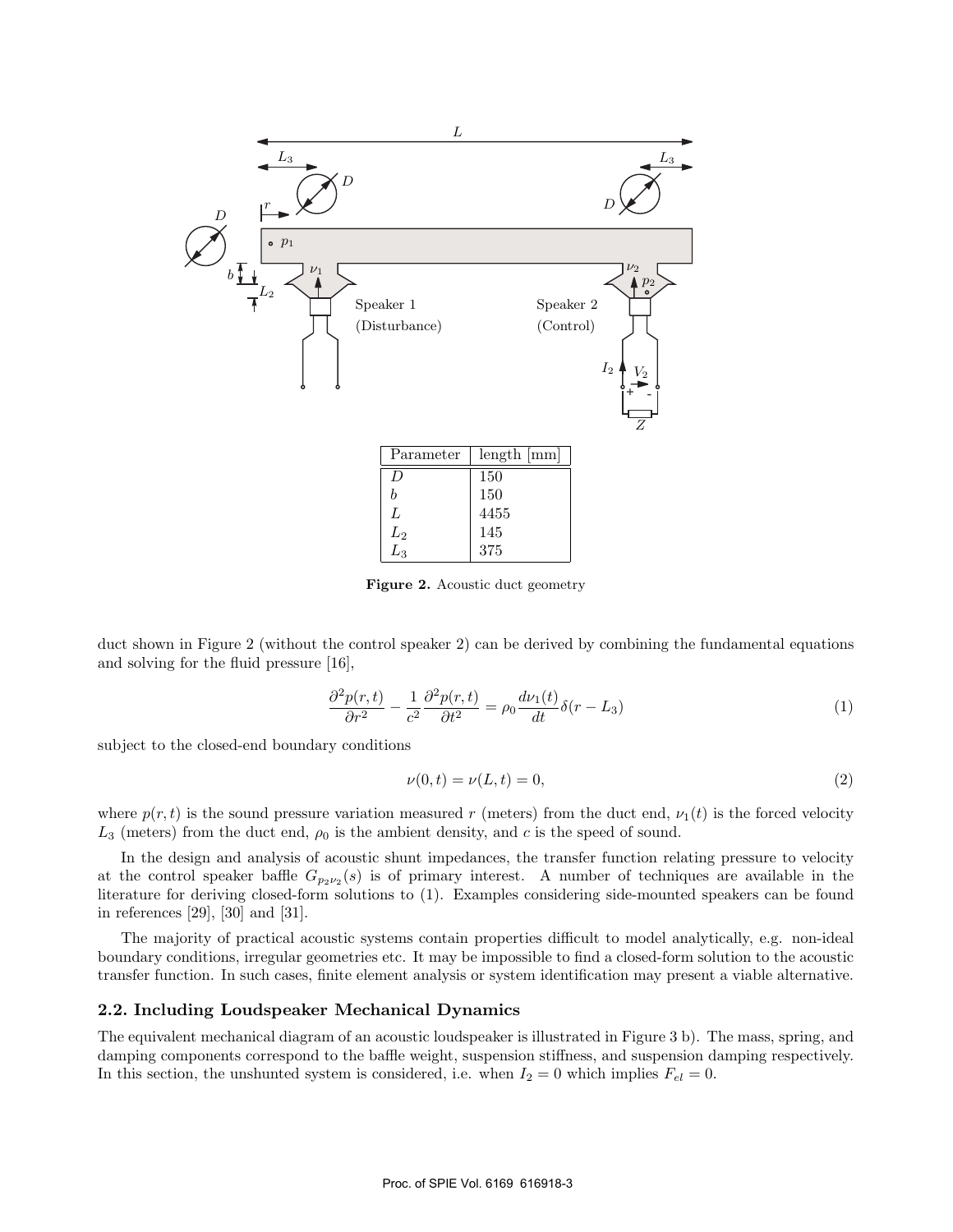

**Figure 3.** a) Sketch of the speaker, b) Mechanical equivalent diagram c) Electrical equivalent diagram

The response of the speaker can be expressed as a simple mass-spring-damper system

$$
\ddot{x}_2 = \frac{1}{m}(-F_p - d\dot{x}_2 - Sx_2),\tag{3}
$$

where  $x_2$  denotes the inward baffle displacement,  $F_p$  is the acoustic force related to the pressure  $p_2$ , and m, S, and d are the equivalent mass, stiffness, and damping coefficients. In order to couple the loudspeaker and acoustic system, we require a transfer function  $G_{\nu f}(s)$  relating the total applied force (in the direction opposite to  $F_p$ ) to the baffle velocity  $\nu_2$ . From equation (3),  $G_{\nu f}(s)$  can be written in the frequency domain as,

$$
G_{\nu f}(s) = \frac{\nu_2(s)}{-F_p(s)} = \frac{s}{s^2 m + ds + S}.
$$
\n(4)

By noting that the acoustic pressure develops a force proportional to the baffle surface area  $F_p = Ap_2$ , and that the resulting velocity  $\nu_2$  excites the acoustic system  $G_{p_2\nu_2}(s)$ , the two systems can be coupled. Figure 4 clearly illustrates the equivalence between a pressure feedback controller and the passive loudspeaker dynamics. The disturbance transfer function, measured from  $\nu_1$  to  $p_2$  is modified from the open-loop response  $G_{p_2\nu_1}(s)$  to,

$$
\frac{p_2(s)}{\nu_1(s)} = \frac{G_{p_2\nu_1}(s)}{1 + C(s)G_{p_2\nu_2}(s)}\tag{5}
$$

where the equivalent feedback controller  $C(s)$  is

$$
C(s) = G_{\nu f}(s)A.
$$
\n<sup>(6)</sup>

Given that the loudspeaker acts to control the acoustic system, it is pertinent to identify and optimize the desirable characteristics during selection. The most obvious technique for increasing speaker influence is to increase the baffle area, as this directly affects the gain in the pressure feedback loop. The magnitude of the transfer function  $G_{\nu f}(s)$  is also critical. Due to the gain roll-off of 20 dB per decade at frequencies greater than the mechanical cutoff, only low-frequency acoustic modes will be passively attenuated.

If a single dominant acoustic mode is the primary concern, a speaker with a lightly damped mechanical resonance, near in frequency, will achieve the greatest damping. The baffle resonance frequency can be altered by adding mass to the speaker cone. This should be done conservatively, as reducing the mechanical bandwidth of the speaker will also reduce the effective bandwidth over which the acoustic system can be controlled. Considering a single mode, if the frequency of mechanical and acoustic resonance is properly matched, the damping of the controller can be altered by shunting the coil with a resistor. As discussed fully in the following sections, if the inductive coil reactance is small, a resistive shunt will add mechanical damping.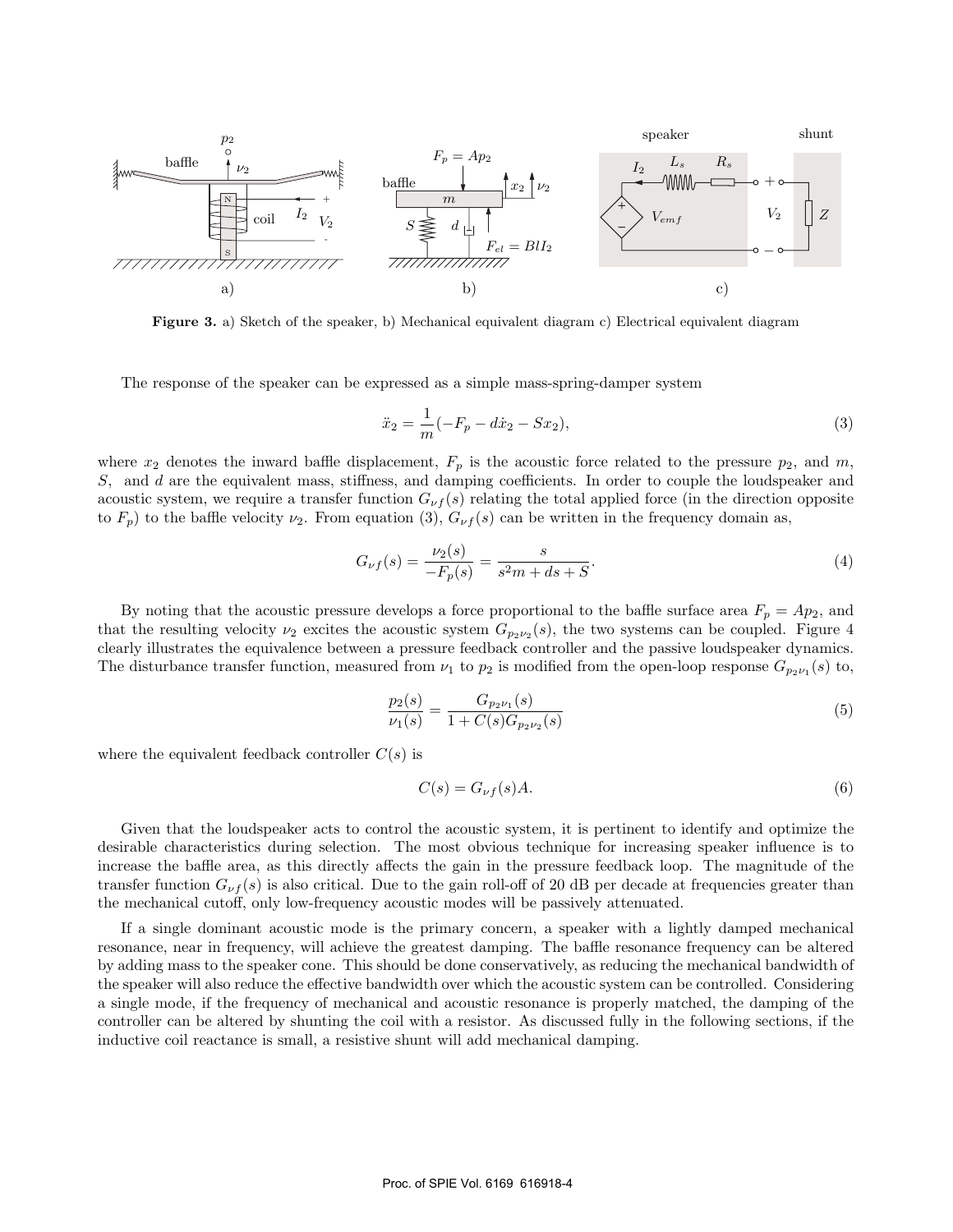

**Figure 4.** Block diagram of the composite acoustic and passive loudspeaker dynamics.

#### **2.3. Including electromagnetic dynamics**

As shown in Figure 3 c), the electromagnetic speaker dynamics can be modelled as a velocity dependent voltage source  $V_{emf}$ , in series with a resistor  $R_s$ , and inductor  $L_s$ . The induced voltage is related to the velocity by

$$
V_{emf} = Bl\nu_2,\tag{7}
$$

where  $B$  is the magnetic flux density, and  $l$  is the conductor length. If the speaker is short circuited, the orientation of the induced voltage, and hence induced current, hinders the application of an external velocity.

The force developed due to a current  $I_2$  is equal to

$$
F_{el} = B l I_2,\tag{8}
$$

where  $F_{el}$  acts in the opposite direction to  $F_p$  and hence adds to the total force applied to the speaker, i.e.

$$
\nu_2(s) = G_{\nu f}(s)(F_{el}(s) - F_p(s)).
$$
\n(9)

If an electrical impedance  $Z(s)$  is connected to the terminals of the speaker coil, the total voltage drop across the speaker impedance  $sL_s + R_s$  is equal to the difference of the voltages across the speaker,  $V_2$ , and  $V_{emf}$ , i.e. the current flowing through the coil can be written as

$$
I_2 = (V_2 - V_{emf}) \frac{1}{sL_s + R_s}.\tag{10}
$$

These relations are shown graphically in Figure 5. The electromagnetic dynamics introduce a further feedback loop around the velocity  $\nu_2$ . In the special case where the loudspeaker is short-circuited, i.e. when  $V_2 = 0$ , and at frequencies below the cutoff of the filter  $\frac{1}{sL_s+R_s}$ , the coil acts as an electrodynamic brake. Physical damping is added to the mechanical speaker dynamics. Too much mechanical damping will reduce the acoustic performance of the speaker. A properly chosen resistance can be used to optimize the damping and passive acoustic mitigation.

Physical coupling between the electrical and acoustic domain is limited in each direction by the factor Bl. Good quality speakers with rare-earth magnets and dense, low-impedance windings will provide the best shunt circuit performance.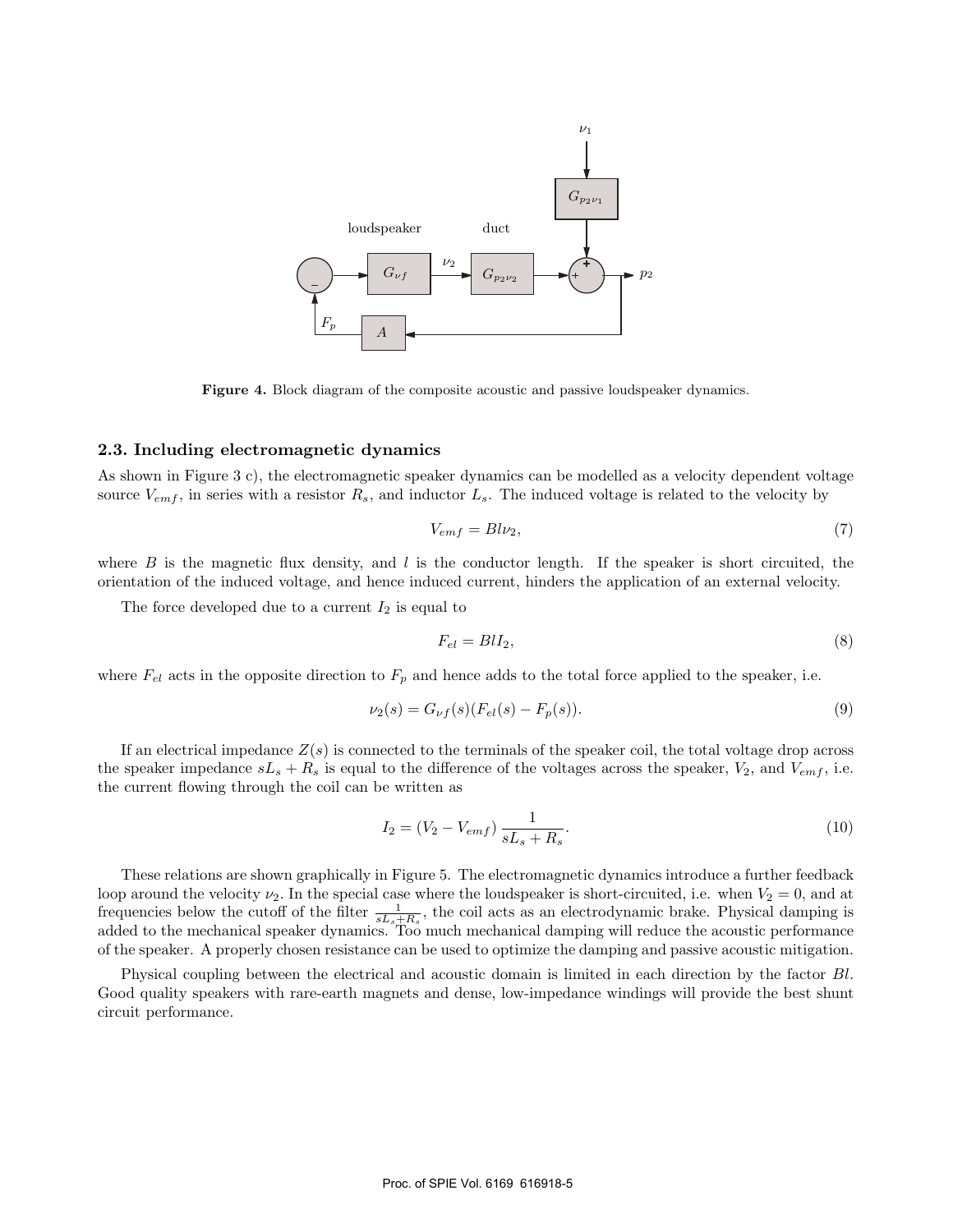

**Figure 5.** Block diagram of the composite acoustic, passive loudspeaker, and electromagnetic dynamics.

#### **2.4. Helmholtz Resonators**

Helmholtz resonators can reduce the response of undesirable acoustic modes by effecting a high absorption over a narrow frequency range. As shown in Figure 6a), a Helmholtz resonator comprises a cavity volume V coupled to the host sound field through a short tube of cross-section A and length l. In this figure,  $\nu$  and  $p$  represent the air particle velocity and pressure at the resonator opening.

Due to the physical similarity to a lumped single-degree-of-freedom system, Helmholtz resonators can be equivalently represented as an electrical network. A diagrammatic representation of the equivalent acoustic, mechanical, and electrical systems can be found in Figure 6 a)-c), where c is the speed of sound, A the cross section, l the length of the tube,  $\rho$  the air density, and V the cavity volume. The stiffness  $\frac{c^2 \rho}{V}$  is a function of the enclosed air volume V, while the mass  $\rho A(l + l_{corr}) = \rho A l_{eq}$  corresponds to the accelerated air in the tube, where  $l_{corr}$  is a correction factor accounting for additional air-mass at the tube opening. The correction factor is typically taken as  $l_{corr} = 0.8R$ , where R is the radius of the tube.

By inserting damping materials in the tube where air particle velocity is maximum, the damping d of the resonance can be increased. Note that the corresponding electrical parameters in Figure 6 c) are scaled by the factor  $1/A^2$ , this arises from the conversion  $\tilde{p} = Ap$  and  $\tilde{v} = Av$ . The resonance frequency of the Helmholtz resonator without damping is [10]

$$
\omega_{res} = c \sqrt{\frac{A}{V(l + l_{corr})}} = c \sqrt{\frac{A}{V l_{eq}}} = \frac{1}{\sqrt{L_{eq} C_{eq}}},\tag{11}
$$

where  $L_{eq} = V/c^2 \rho$ , and  $C_{eq} = \rho l_{eq} / A$ .

#### **2.5. Electrical Equivalent System**

To aid in the understanding of the composite electrical, mechanical, and acoustic systems, as shown in Figure 5, it is helpful to cast each sub-system in the same physical domain. Given that our objective is to design a suitable shunt impedance, the choice of electrical domain permits a significant simplification of the complicated interactions shown in Figure 5.

The equivalent electrical network of the composite speaker-enclosure model is shown in Figure 7 a). The mechanical part of the speaker is modelled as a baffle mass  $m$ , a stiffness  $S$  and the mechanical damping  $d$ . The baffle is excited by the electrical force  $F_{el}$  proportional to the current  $I_2$ . The relationship  $F_{el} = B I I_2$  is represented by a transformer. Analogously, the baffle acoustic force,  $F_p = Ap_2$ , is modelled by a gyrator.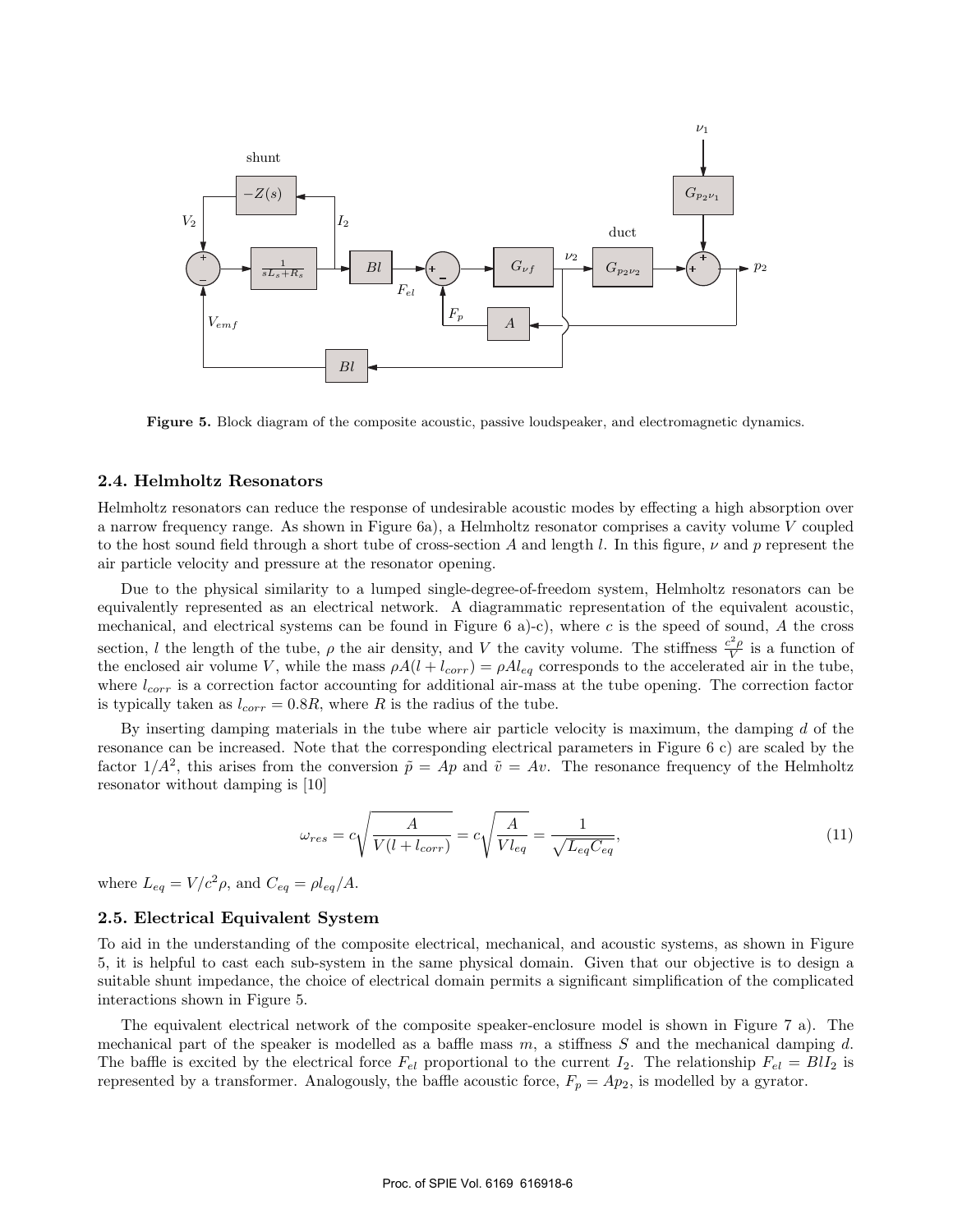In Figure 7a), only a single acoustic mode is considered, the volume air velocity at the baffle is denoted by  $\nu_v = A\nu_2.$ 

The electrical part of the loudspeaker is modelled by the coil resistance  $R_s$ , inductance  $L_s$ , and induced voltage  $V_{emf} = Bl\nu_2$ .

By eliminating the gyrators and transformers using dual network elements and converting the values with  $A<sup>2</sup>$ and  $(Bl)^2$  respectively, one obtains the simplified circuit shown in Figure 7 b). The corresponding mechanical part of the speaker performs like a Helmholtz resonator with resonance frequency  $\omega_{res} = \sqrt{\hat{m}/\hat{S}}$  and damping  $\hat{d}$ . It is shown in the following, that these parameters can be modified through the application of a suitable electrical shunt impedance  $Z(s)$ .

## **3. PASSIVE SHUNT CIRCUIT DESIGN**

In analogy to the field of piezoelectric shunt damping [32, 33], where an electrical circuit is shunted to the terminals of a piezoelectric transducer, a network connected to the terminals of a loudspeaker can be designed to moderate the response of a coupled acoustic enclosure. In this section, the design of passive shunt circuits is discussed.

Based on the electrical equivalent model introduced in Section 2.5, one observes that an enclosed speaker emulates the acoustic response of a Helmholtz resonator. If the properties of this *virtual* Helmholtz resonator can be adjusted, the speaker can be employed to attenuate a highly resonant acoustic mode in the same fashion as a physical Helmholtz resonator. In the following, shunt circuit topologies are presented that allow the parameters of the virtual Helmholtz resonator to be modified.

#### **3.1.** R **Shunts**

At low frequencies where  $\omega \ll R_s/L_s$ , the influence of the inductor  $L_s$  can be neglected. In this case, the Helmholtz damping  $\hat{d}$  can be increased by connecting a resistor R to the terminals of the speaker. As observed in Figure 7 b), the resistor R in addition to the coil resistor  $R_s$ , appears in parallel to the mechanical damping  $\hat{d}$ . The total damping of the virtual Helmholtz resonator is then

$$
\hat{d}_{tot} = \hat{d} + \frac{1}{R + R_s}.\tag{12}
$$

Note that the total damping is restricted in range between  $\hat{d}$  and  $\hat{d} + 1/R_s$ . A speaker with low  $\hat{d}$  and  $R_s$  will provide the greatest tuning range.



**Figure 6.** a) Sketch of the Helmholtz resonator, b) Equivalent mechanical model and c) equivalent electrical model.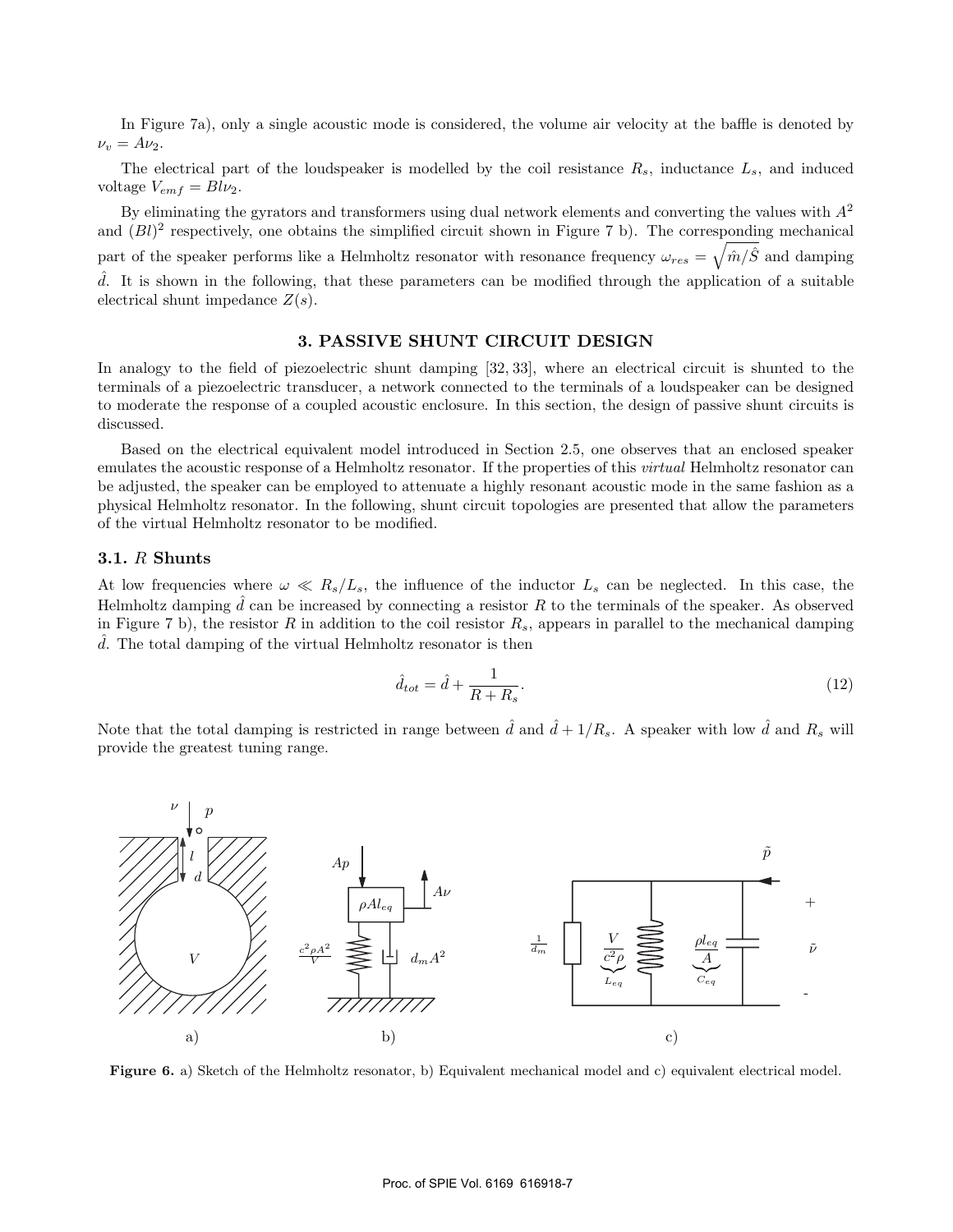Speaker mechanical dynamics

Duct



a)



b)

**Figure 7.** a) Electrical equivalent model of the composite speaker-enclosure system. b) simplified electrical equivalent.

The experimental application of a resistive shunt to the duct apparatus is shown in Figure 8a). For small values of R, the Helmholtz damping is large, thus, no influence on the duct system can be observed. For larger values of R, the resonator becomes more lightly damped until an anti-resonance appears at 40 Hz with new side-lobes at 30 and 50 Hz. As the Helmholtz frequency is improperly tuned, this system is not effective at suppressing noise.

## **3.2.** C//R **Shunts**

In the low frequency regime, i.e. where  $\omega \ll R_s/L_s$ , a parallel  $C//R$  shunt circuit provides authority over the damping and resonance frequency of a virtual Helmholtz resonator. The addition of a parallel capacitor  $C_p$ effects an increase in the parameter  $1/\hat{S}$ . Thus, the Helmhotz resonance frequency can be reduced.

Experimental results from the application of a  $C//R$  shunt circuit are shown in Figure 8 b). A capacitance and resistance of  $C = 496 \mu F$  and  $R_p = 8 \Omega$  represents the correct adjustment of resonance frequency and damping. The properly tuned virtual Helmholtz resonator yields a first-mode attenuation of 11 dB. To the knowledge of the authors, a passive capacitor and resistor offers the best possible performance commensurate with simplicity and cost. It is important to note that only acoustic modes lower in frequency than both the mechanical and electrical speaker cutoff frequencies can be controlled. Thus, selection of a suitable speaker is critical to the performance of the system.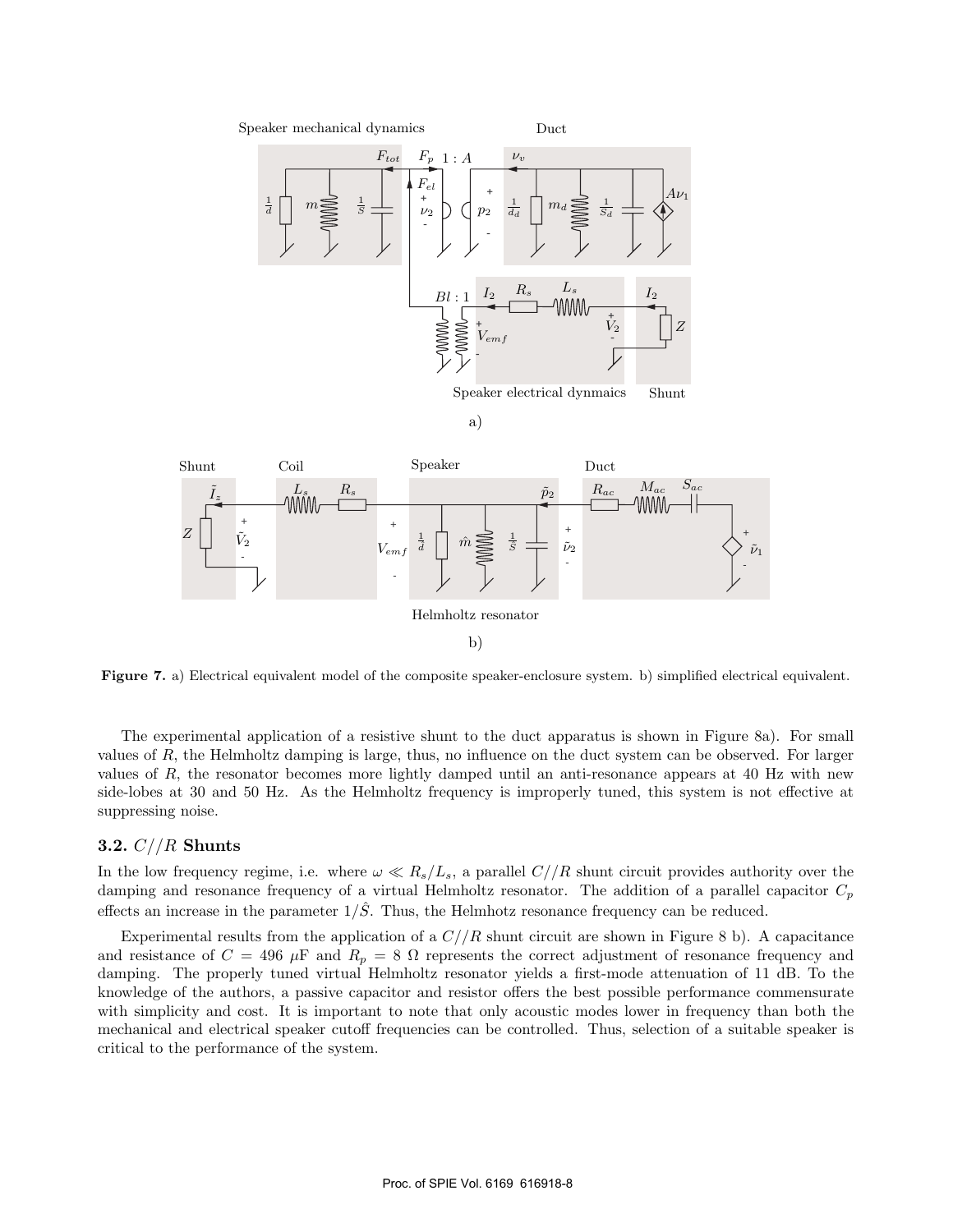

**Figure 8.** Measured magnitude of the transfer-function  $G_{p_1v_1}$ . a) Passive R shunt b) Passive  $R//C$  shunt. (...) duct without speaker, (-) duct with open speaker, (--) duct with  $C//R$  shunt tuned to the 1<sup>st</sup> mode.

## **3.3.** Negative  $R - L$  with  $R / L / C$  Shunts

By introducing a negative  $R-L$  network as illustrated in Figure 9, a greater authority in the tuning ranges can be achieved. If the negative inductor and resistor are chosen equal, or close to the internal coil impedance, the electrical dynamics of the speaker can be essentially neglected. That is,  $R_s = -R_s$  and  $\tilde{L}_s = -L_s$ , where  $\tilde{R}_s$  and  $\tilde{L}_s$  are estimates of the internal coil impedance.

With the use of an impedance cancelling network, an additional  $R_p//L_p//C_p$  circuit, as shown in Figure 9 provides complete control over the virtual Helmholtz resonance frequency. As the capacitance  $C_p$  appears in parallel with  $1/\hat{S}$ , this parameter can be arbitrarily increased with an increase  $C_p$ . The other parameters are independent to variations in  $C_p$ , thus experimental tuning is straight-forward. A similar situation occurs with the relationship between  $L_p$  and  $\hat{m}$ . This parameter can be varied in either direction to increase or decrease the equivalent resonance frequency. Control over the damping parameter is restricted to values larger than d. The total damping is

$$
\hat{d}_{tot} = \hat{d} + \frac{1}{R_p}.\tag{13}
$$

Due to the requirement for negative network elements, practical implementation requires active circuit components. In the following experiments, a synthetic impedance [34, 35] is utilized to implement the shunt circuit impedance. An opamp based negative impedance converter is an alternative for the implementation of negative components.

Figure 10 demonstrates the experimental application of a negative  $R_s - L_s$  and parallel  $R_p//L_p//C_p$  for the attenuation of the first, second and third acoustic modes. The parameters of the shunt circuits are summarized in table 1. Compared to the duct with absent speaker, the acoustic response of each mode is suppressed by between 12 and 14 dB.

#### **3.3.1. Improvement with serial L**

One of the disadvantages associated with virtual Helmholtz resonators is the narrow-bandwidth of the control action. At resonance frequencies adjacent to that specifically controlled, the response of a lightly damping Helmholtz resonator can be likened to a hard wall, no absorption is provided. As shown in Figure 10 it may occur that high-frequency acoustic modes are actually enhanced when the speaker is tuned to damp a single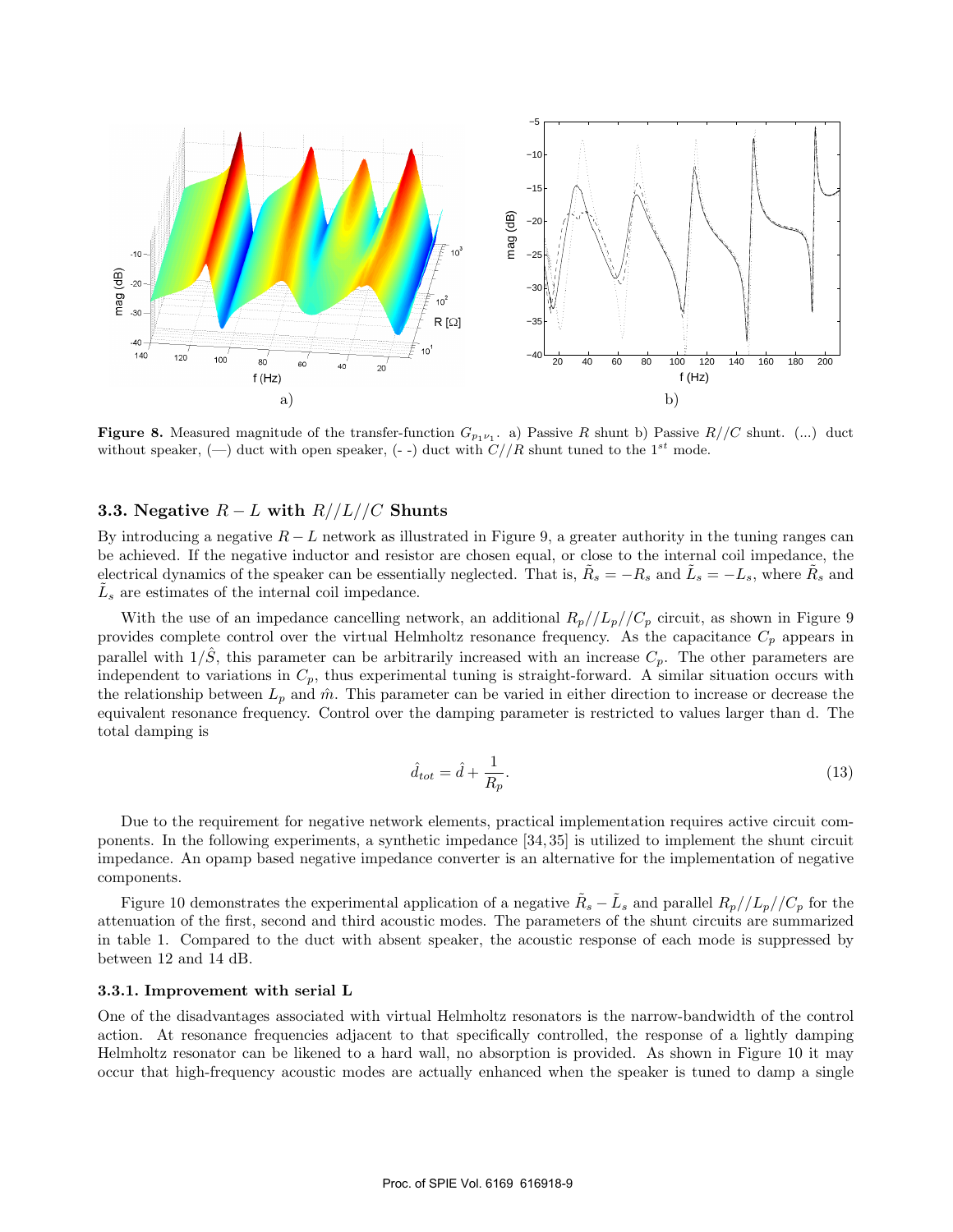

**Figure 9.** Shunt with negative  $R_s - L_s$  and parallel  $R/|L|/|C$  network. All virtual Helmholtz parameters can be varied.



**Figure 10.** Negative  $R_s - L_s$  with  $R//L//C$  shunt. The shunt circuit is tuned to a) 1<sup>st</sup> mode, b) 2<sup>nd</sup> mode and c) 3<sup>rd</sup> mode. (...) duct without speaker,  $(-)$  duct with open speaker,  $(-)$  duct with shunt.

| Mode | $L_s$ [mH] | $R_s \left[ \Omega \right]$ | $R_{\parallel}$<br>$ \Omega $ | $C[\mu F]$ | $L$ [mH] |    |
|------|------------|-----------------------------|-------------------------------|------------|----------|----|
|      |            | $-12$                       | 23                            | 116        | >1000    | 34 |
|      | -12        | $-12$                       | 27                            |            | 43.5     |    |
|      |            | -12                         |                               |            | 4.53     |    |

| <b>Table 1.</b> Values for negative $R - L$ with $R//L//C$ shunts. |  |  |  |  |  |
|--------------------------------------------------------------------|--|--|--|--|--|
|                                                                    |  |  |  |  |  |

mode. This phenomenon can be attributed directly to the reduction of speaker bandwidth with the connection of shunt circuits described in the preceding sections.

The problem can be somewhat alleviated with the addition of a series inductor to the shunt circuit network. By increasing the electrical impedance at high frequencies, the braking behavior of the system can be reduced. As demonstrated in Figure 11, a series inductor can relax high-frequency speaker stiffening, and avoid unwanted enhancement of uncontrolled modes.

#### **4. CONCLUSIONS**

This paper extends the technique of passive shunt damping to acoustic loudspeakers.

By connecting an electrical impedance to the terminals of a loudspeaker, the mechanical dynamics of the loudspeaker are altered. Based on the mechanical and electrical properties of the loudspeaker, an electrical network can be designed that results in the loudspeaker emulating the acoustic response of a Helmholtz resonator. Highly resonant acoustic modes can be significantly attenuated. In some circumstances, depending on the frequency of resonance and the electromechanical properties of the loudspeaker, a passive capacitor and resistor can be employed to damp a single acoustic mode. Such simple and inherently stable impedances are useful in applications requiring high reliability and shock resistance, e.g. launch vehicle acoustic control. Experiments performed on a closed acoustic duct demonstrate the effectiveness of the proposed technique.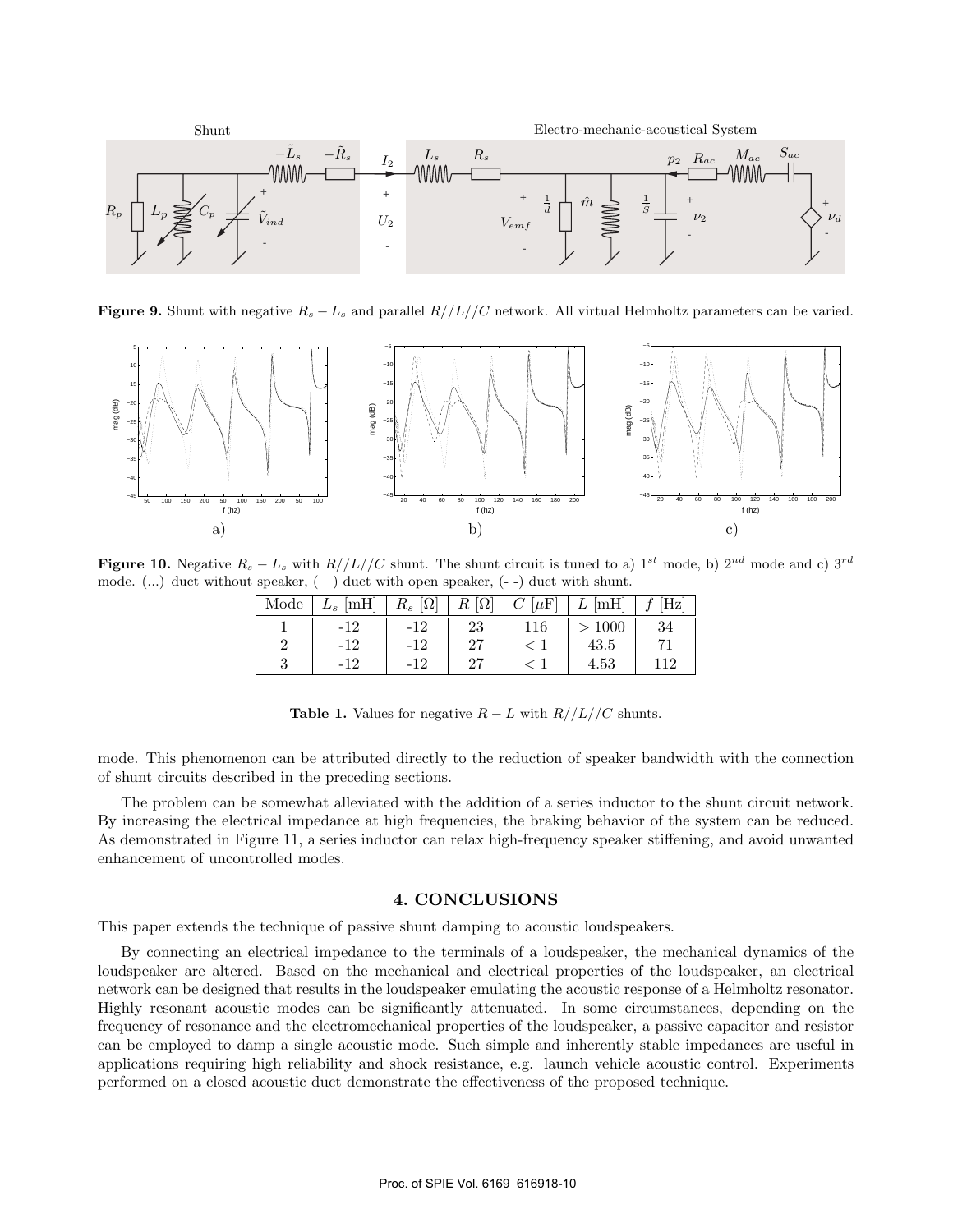

**Figure 11.** Measured magnitude of the transfer-function  $G_{p_1\nu_1}$  using negative  $\tilde{R}_s - \tilde{L}_s$  with  $R_p//L_p//C_p$  and serial L shunt to improve damping of higher modes. (- -) negative <sup>R</sup>*−*<sup>L</sup> with R//L//C shunt, (—) improved shunt with additional series inductor.

#### **REFERENCES**

- 1. P. Leug, "Process of silencing sound oscillations," *U.S. Patent No. 2,043,416* , 1936.
- 2. H. F. Olsen and E. G. May, "Electronic sound absorber," *Journal of the Acoustical Society of America* **25**, pp. 1130–1136, 1953.
- 3. L. L. Beranek, *Noise and vibration control engineering: Principles and Applications*, Wiley-Interscience, New York, 1992.
- 4. U. Ingard, "On the theory and design of acoustic resonators," *Journal of the acoustical society of america* **20**, pp. 665–682, 1953.
- 5. M. L. Munjal, *Acoustics of ducts and mufflers*, Wiley-Interscience, New York, 1987.
- 6. A. Cummings, "The attenuation of sound in unlined ducts with flexible walls," *Journal of Sound and Vibration* **174**(4), pp. 433–450, 1994.
- 7. L. Huang, "A theory of reactive control of low-frequency duct noise," *Journal of Sound and Vibration* **238**(4), pp. 575–594, 2000.
- 8. R. D. Ford, "Panel sound absorbers," *Journal of Sound and Vibration* **10**(3), pp. 411–423, 1969.
- 9. W. Frommhold, H. V. Fuchs, and S. Sheng, "Acoustic performance of membrane absorbers," *Journal of Sound and Vibration* **170**(5), pp. 621–636, 1994.
- 10. R. Chanaud, "Effects of geometry on the resonance frequency of helmholtz resonators," *Journal of Sound and Vibration* **178**(3), pp. 337–348, 1994.
- 11. J. M. D. Bedout, M. A. Franchek, R. J. Bernhard, and L. Mongeau, "Adaptive passive noise control with self-tuning helmholtz resonators," *Journal of Sound and Vibration* **202**(1), pp. 109–123, 1997.
- 12. M. E. Johnson and S. Estève, "Comparison of local and global adaptive strategies for the control of broadband noise in an enclosure using adaptive helmholtz resonantors," in *In Proc. Active 2002*, pp. 1111–1120, (Southhampton, UK), July 2002.
- 13. T. M. Kostek and M. A. Franchek, "Hybrid noise control in ducts," *Journal of Sound and Vibration* **237**(1), pp. 91–100, 2000.
- 14. K. Kido, "Reduction of noise by use of additional sound sources," in *In Proc. Inter-Noise '75*, pp. 647–650, (Sendai, Japan), 1975.
- 15. S. M. Kuo and D. R. Morgan, "Active noise control: A tutorial review," *Proceedings of the IEEE* **87**, pp. 943–973, June 1999.